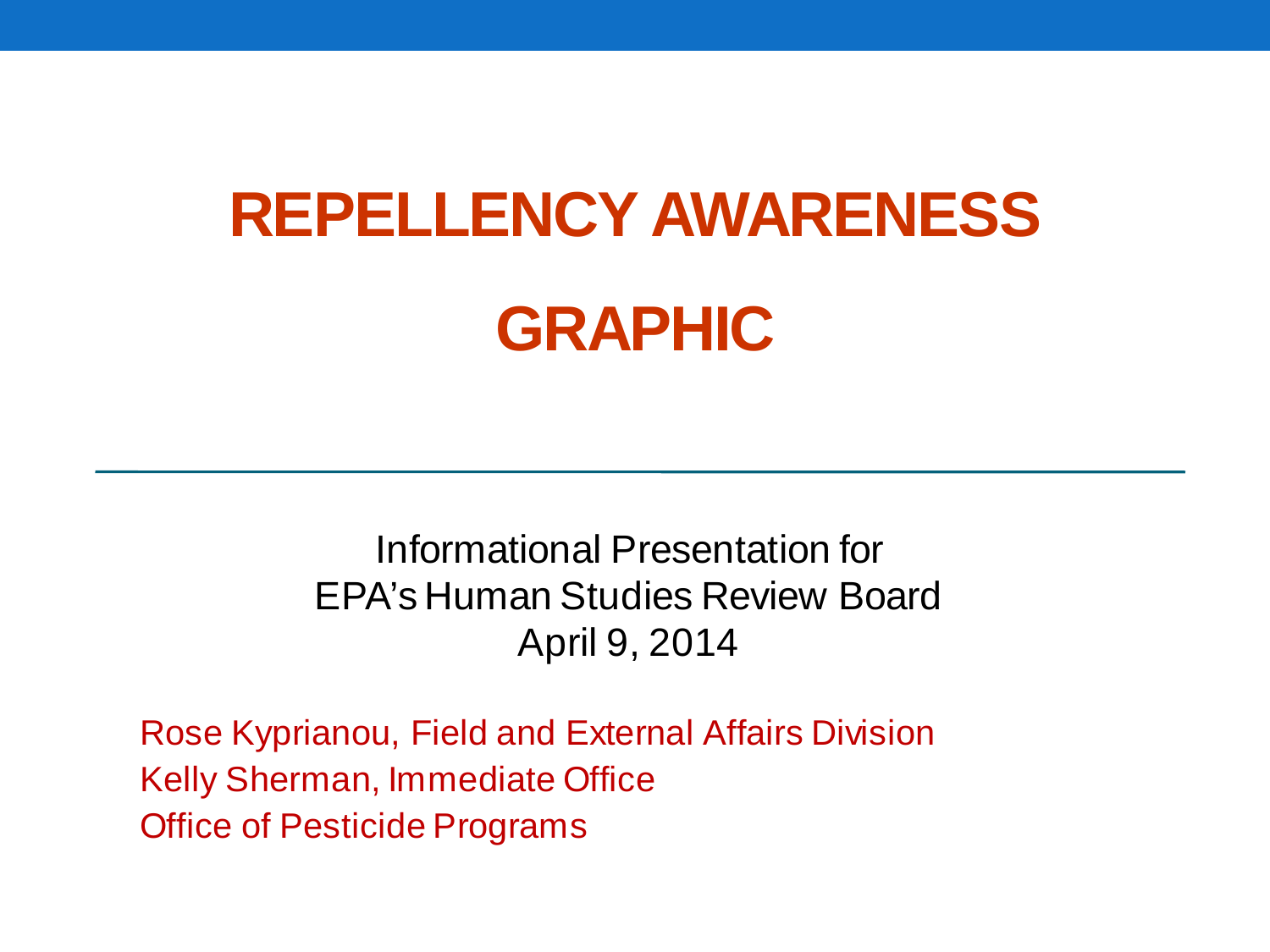#### What is the Repellency Awareness Graphic?

A voluntary EPA effort to:

• encourage standardized product labeling of skinapplied insect repellents through use of a graphic, and

• clearly communicate to consumers the estimated number of hours mosquitoes and/or ticks are repelled by a product when used as directed

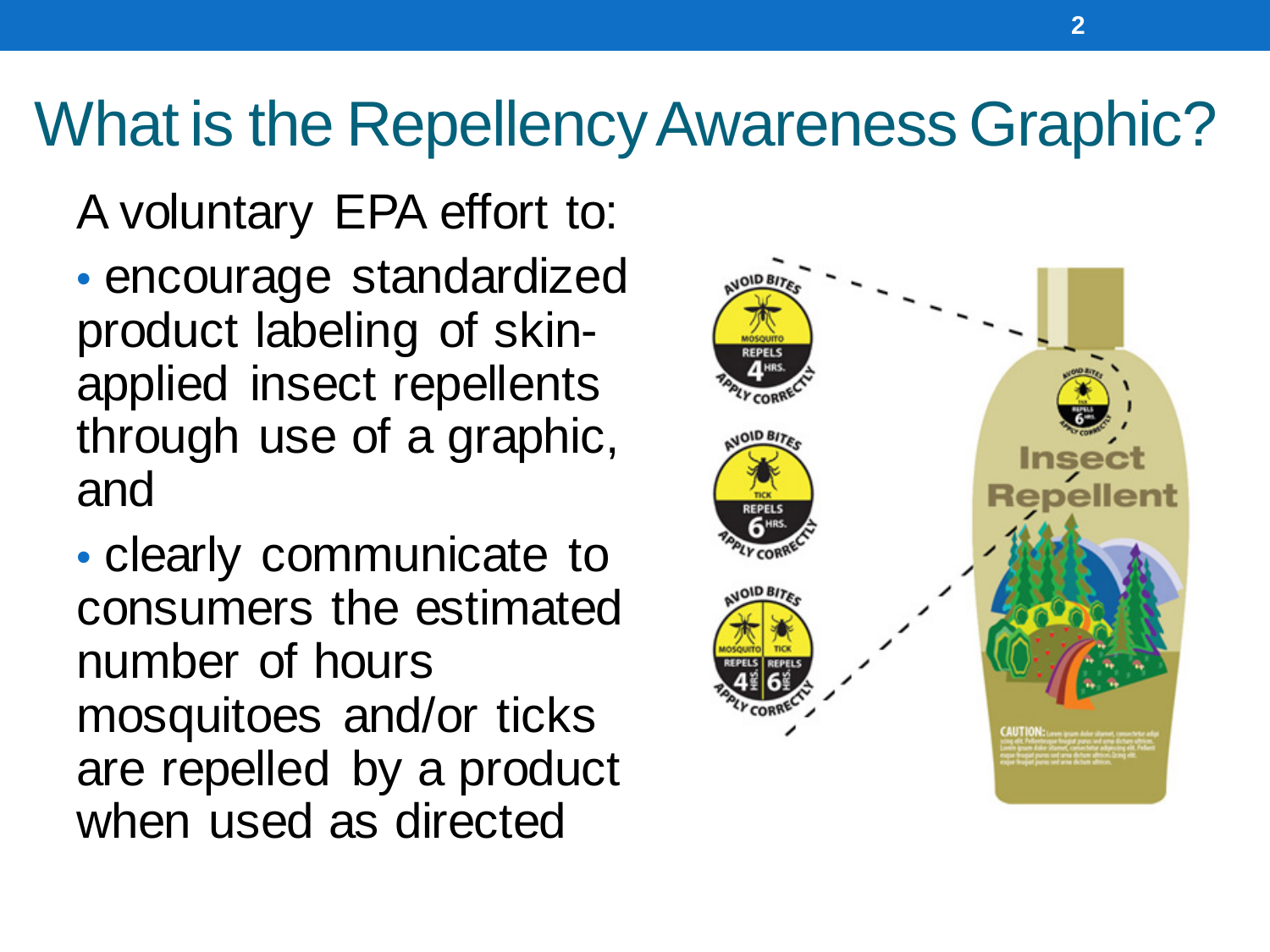## Graphic

- Three versions of the graphic will be available to voluntarily use on a product label
	- A graphic with mosquito and tick information together
	- Or graphics with only mosquito information or only tick information

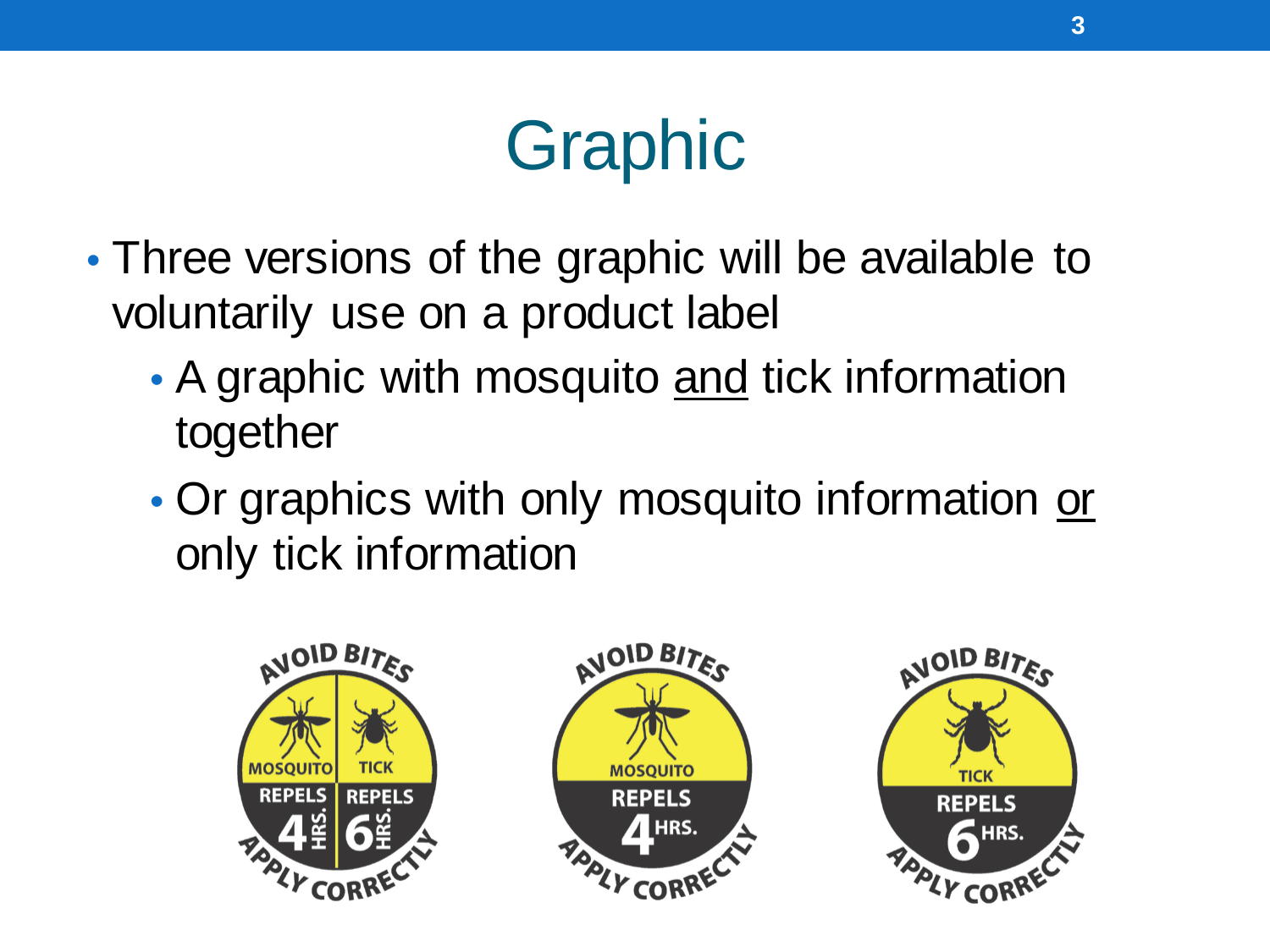#### How Will It Work?



- For skin-applied insect repellents only
- Graphical claim will be part of the product's approved registration and labeling
- Companies must voluntarily apply through new or amended registration application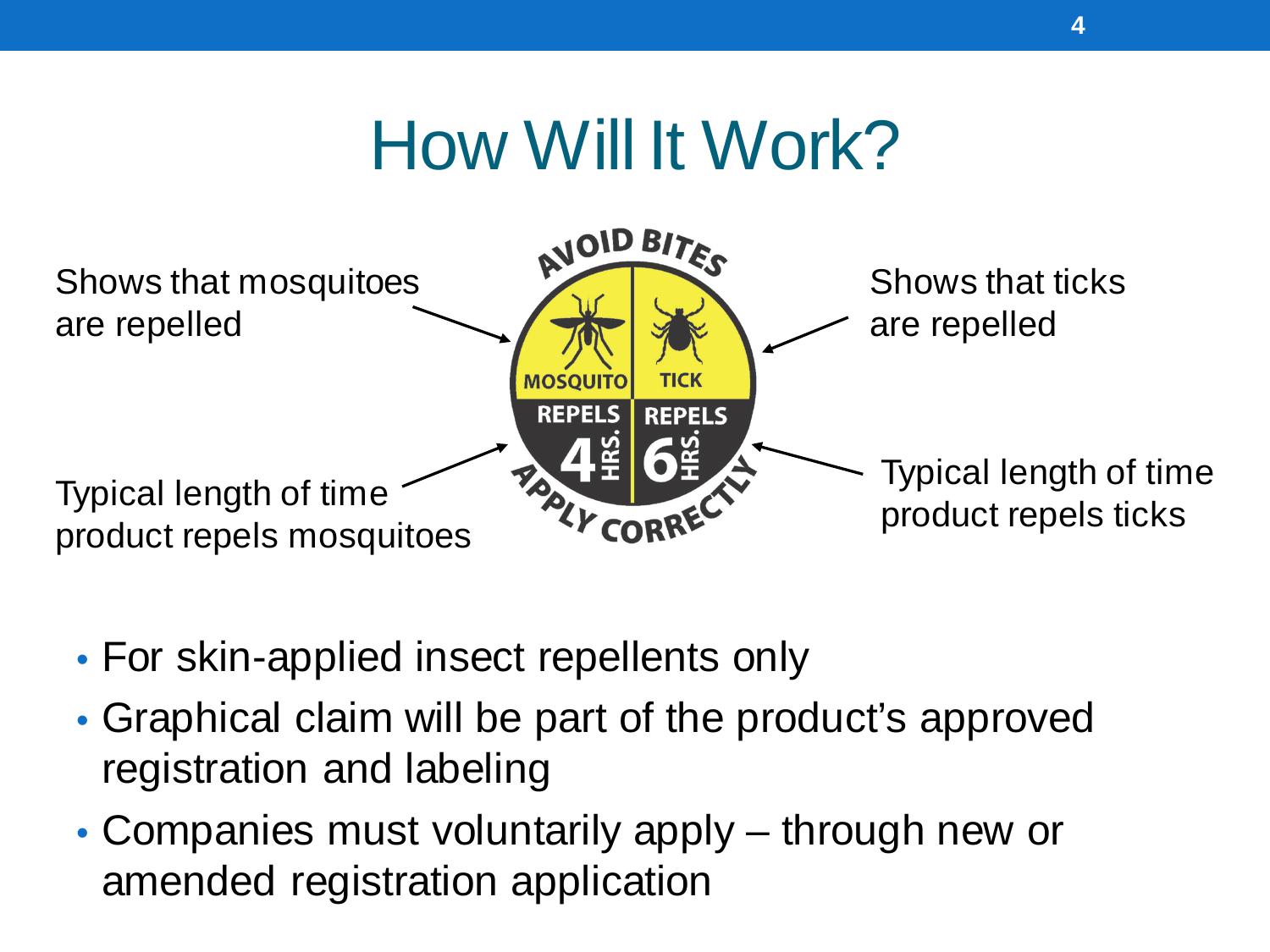#### How Will It Work?

#### • Producers submit/cite data with the following qualities:

- Following current test guidelines or using an equivalent standard
- Using multiple studies to inform the label claim for the pest group
	- Ticks: specific representative test species
	- Mosquitoes: two field studies
- Data will undergo consistent analysis:
	- Median will be used to calculate Complete Protection Time (CPT)
	- EPA will develop criteria for determining the number(s) shown in the repellency awareness graphic
		- E.g., how to deal with multiple data sets, how to round a number, minimum CPT needed to use the graphic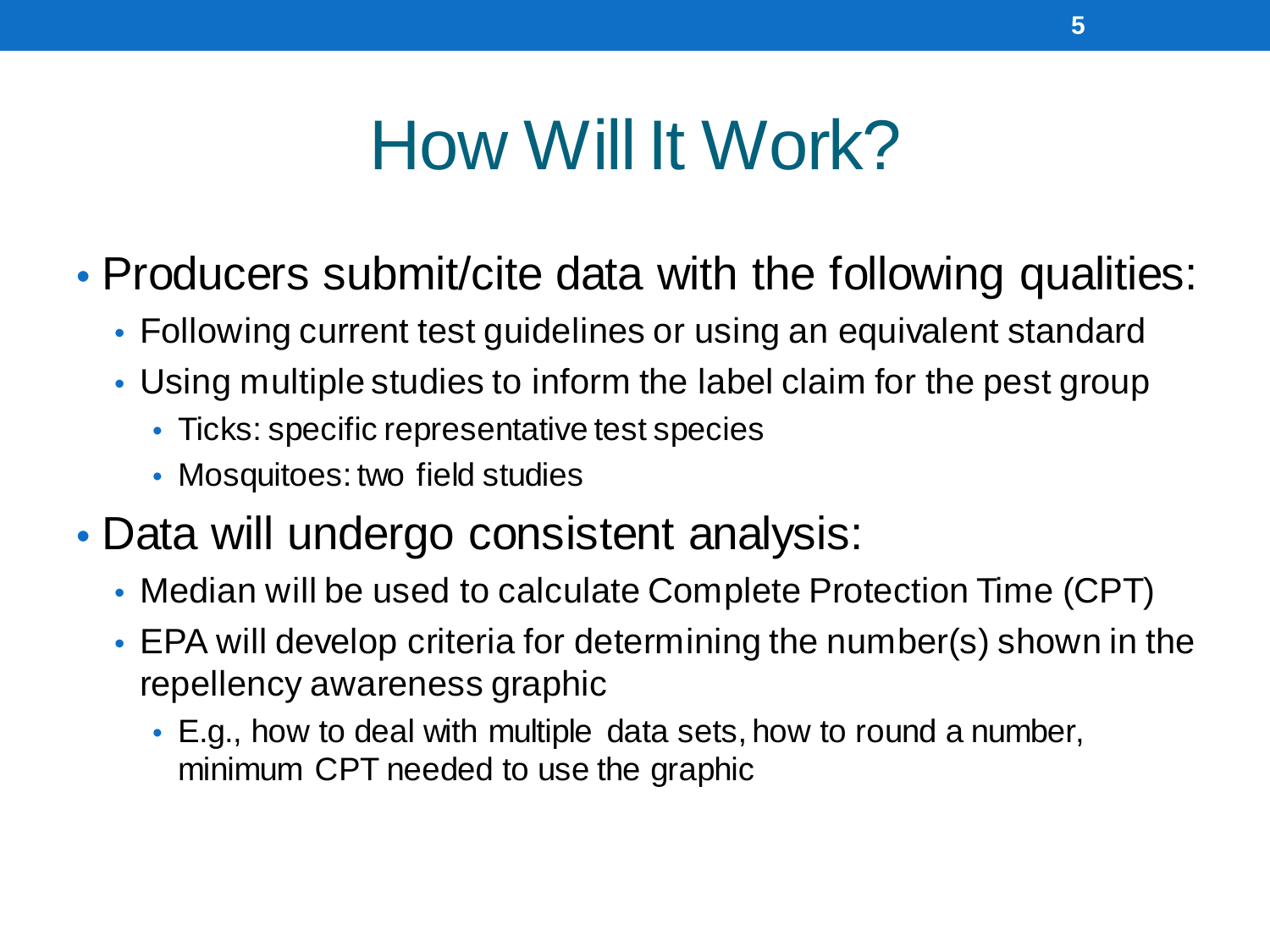# Why Is This Effort Important?

- Assists public health protection
	- Improves consumers' knowledge about how to protect themselves against vector borne disease, like West Nile virus and Lyme disease
- Represents a more rigorous standard of data generation and analysis
	- Increases EPA's and consumers' confidence in the efficacy claims on labels
- Provides consistency
- Enhances public health information and improves the clarity of pesticide product labeling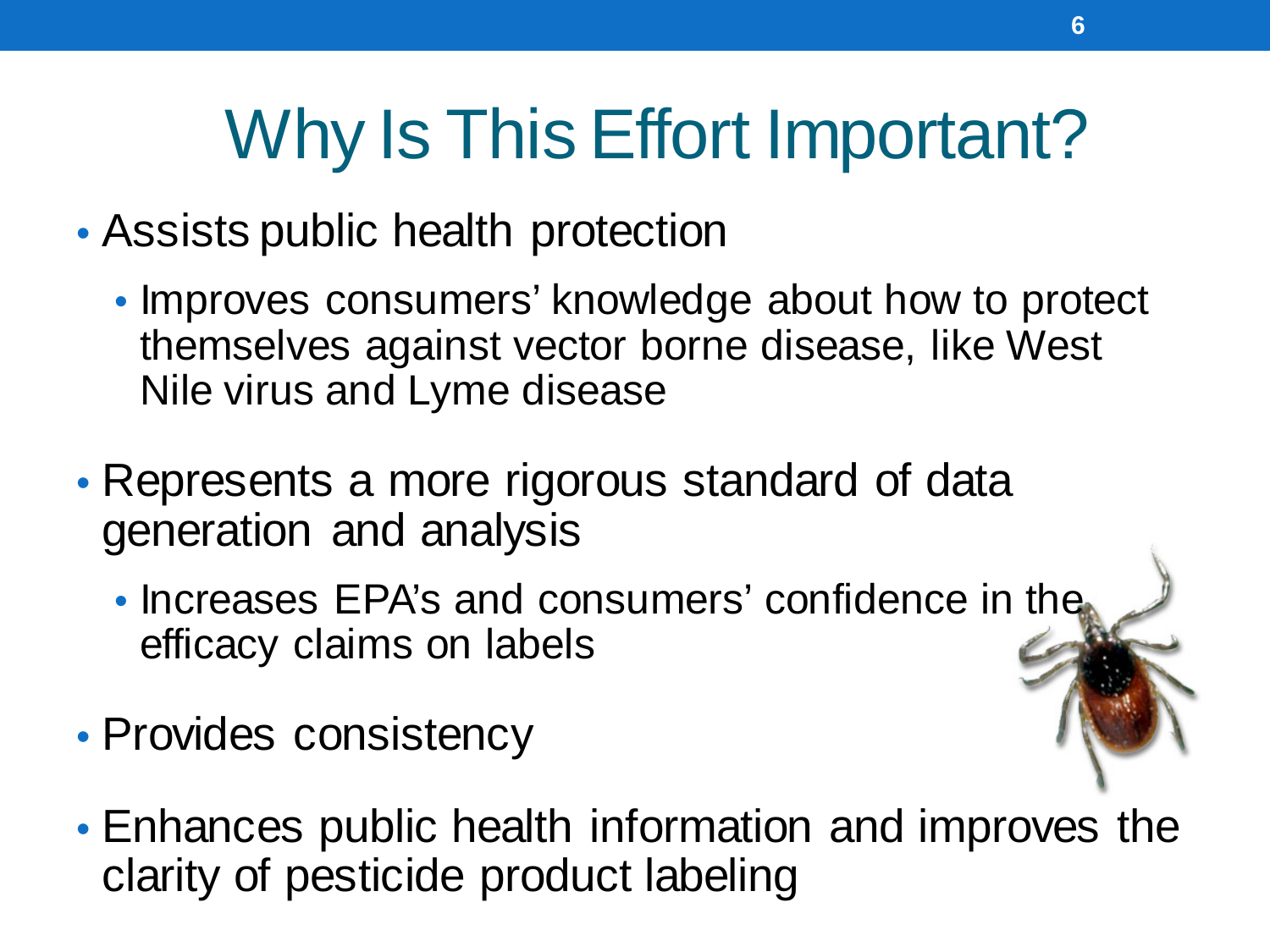#### Relevance to the HSRB

- Current guidelines for testing the efficacy of skin-applied repellents recommend intentional exposure studies with human subjects, which are subject to HSRB review
- EPA published guidance regarding the repellency awareness graphic and invited public comment last November
- If companies want to use the graphic, they may need to conduct new repellent efficacy studies
- Possibility of a fairly large work load for EPA and HSRB
- Some public comments expressed interest in exploring ways to streamline the HSRB review process